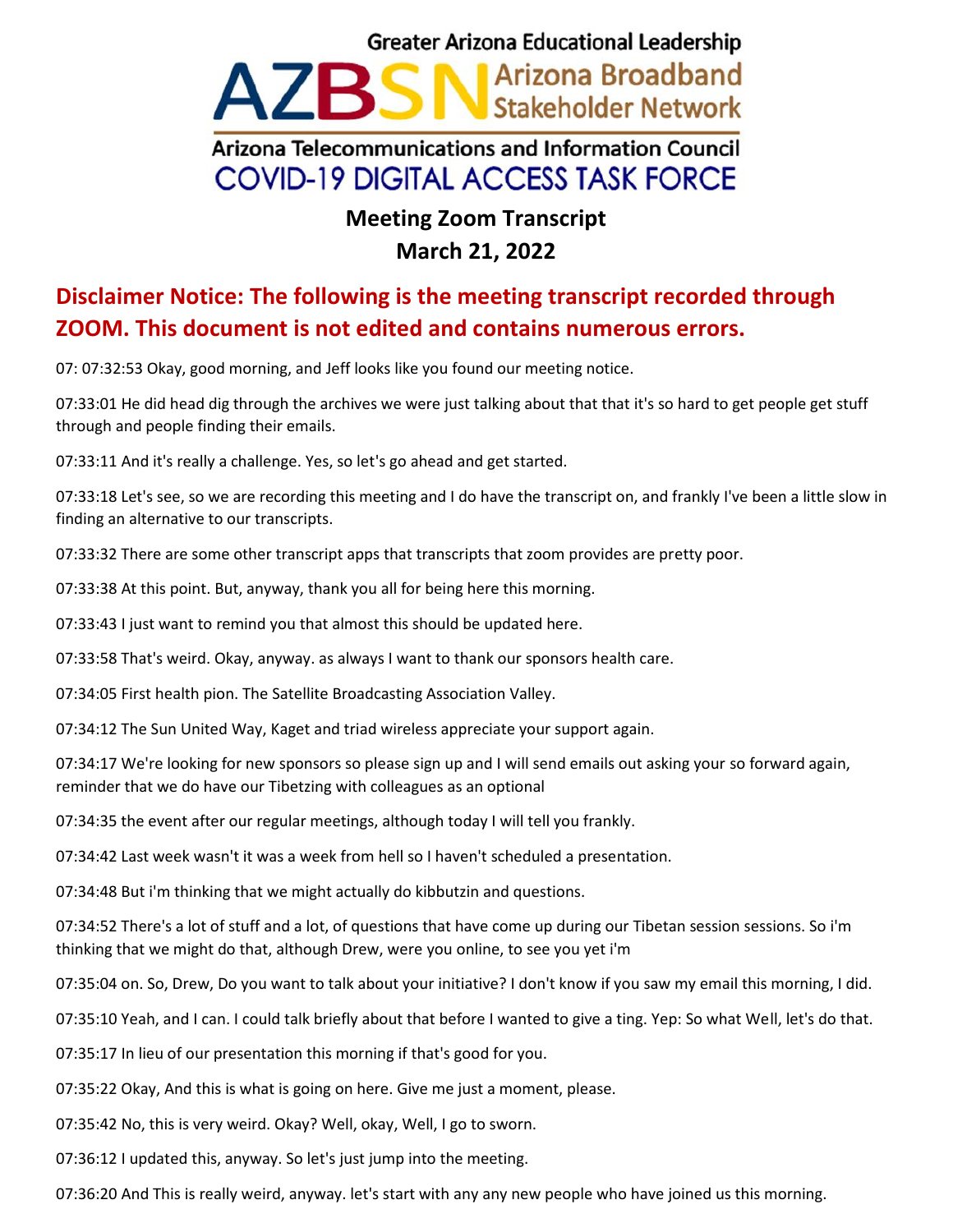07:36:33 Anybody knew joining us this morning. I take that to be a mouth.

07:36:41 Okay, So let's jump into our so our next meeting is the 20 eighth.

07:36:50 Hopefully. You all have also gotten you a email the meeting announcement calendar announcements for March in April, and may if you didn't let me know and i'm going to try to

07:37:08 reset that also. and then a couple of things, Couple of announcements again.

07:37:15 Sureika, do you want to give us another quickie about your upcoming event?

07:37:23 On on April the 20 third. sure. Hello, everyone! Good morning, Shirka Jackson, Founder CEO of future Stars, Inc.

07:37:31 And we are hosting our seventh annual hands on stem fare at the Fay Gray Recreation Center in South Phoenix.

07:37:37 Our goal was 150 young, amazing students to come out and have a great time learning stem eating, having fun with the Dj.

07:37:44 So if you know kids that are in the area, send them out of them.

07:37:50 Sign up. First 100 kids get free t-shirts looking for volunteers and sponsors as well.

07:37:55 So let me know i'm available. Thanks So and Kirk Are you online?

07:38:04 Are you here yet. Okay, he's not here today. I see him. but sometimes he's multitasking.

07:38:13 So this is Mark. Did you want to talk about the April, the fifteenth event?

07:38:18 I do so sure i'll put a link in the chat But on April the sixth is a big data southwest smart city, and iot conference.

07:38:29 It's a hybrid event if you want to come live in Phoenix.

07:38:33 It's at the willow conference center which is about 44 street just below Broadway, and what's called the cotton Center, but fully hybrid, is fine as well remote.

07:38:47 If you prefer, and the morning part of the program does focus on the data center space.

07:38:56 But the afternoon more on broadband digital equity, workforce and economic development and elements like that.

07:39:05 So there will be a mid-afternoon broadband panel.

07:39:10 That Jeff, and I will kind of co-host I believe, or Jeff will be on, and i'll moderate, or something like that.

07:39:16 We're still working on that but that'll be followed by a breakout from the conference main program, which will be an Ati C formative meeting of a broadband providers as a working group.

07:39:34 And so we have now sent out an invitation I developed a list of Arizona broadband provider contacts, companies, and contacts.

07:39:45 I'm Sure it's not comprehensive but it was somewhere in the order of a 120 contacts.

07:39:50 I did get help from Mala and Jeff on that, and blasted out and invite this.

07:39:56 Some of you would also have been blind copied on late last week.

07:40:03 So, hoping to host that committee and get a robust participation and kick off a new atic element.

07:40:10 With that you all are going to be compped. Kirk will create a special Az Bsn code, and you can come to all or part of the day at your choice.

07:40:23 Okay, any questions from Mark about that event don't have that code yet.

07:40:30 But i'll put a link to the conference and it's information and the chat.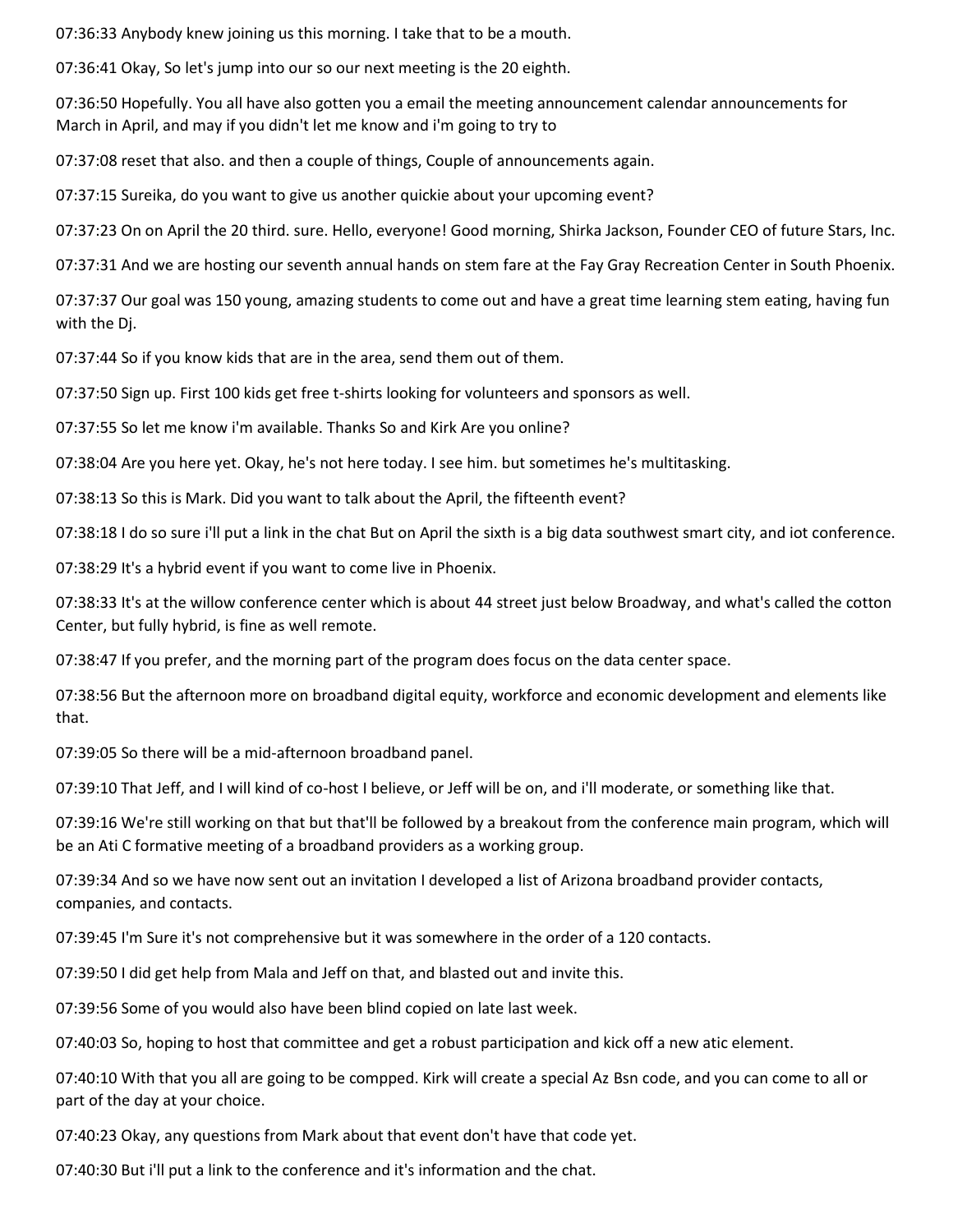07:40:36 Thanks mark So let's just jump into our updates Jeff.

07:40:39 We're on, please, all right. So the most important update for those of you who are not aware the U.

07:40:46 Of a did advance to the sweet 16 last night, It was a good one, and the women are playing tonight.

07:40:54 They are. We are loaded this year. We could have 2 teams in the final 4, which would be pretty pretty amazing.

07:41:00 My voice is a little off it's because I was screaming at the Tv more than once.

07:41:07 Okay, So here are a few updates i've been traveling quite a bit lately, so I get behind on the email I was in a Dc.

07:41:14 I guess, 3 weeks ago, and last week I was in Dallas. I think I've already given you update on the Dc.

07:41:20 Stuff at the P. Threec. Conference, and so P.

07:41:24 Threec are our public private partnerships. So you have a lot of companies that that that everything, from construction to management consultants it was.

07:41:36 It was pretty interesting as you know we're working with Kpmg.

07:41:38 Pretty closely on a lot of stuff, and spent some time with them talking about the the next steps on our middle.

07:41:46 My strategic plan, and then I next step on. That is going to be an Rfp.

07:41:51 In the next 60 to 90 days. we're gonna hire what's called a neutral network of operator a company that will help us monetize this fiber that we're putting into the ground that's

07:42:03 conduit that we're putting into the ground how with the run the operations, I should say, in terms of making and also working with the design build for future builds.

07:42:13 I do not believe that the I 40 West was our last big announcement this year we're incredibly excited that you you know this is a legacy project for our governor who's term limited at the end of this year and we're hoping to

07:42:26 have some more big announcements like that, as we put fiber on our highways.

07:42:31 For those of you who did not read the plan We found that over 80% of the unserved and underserved are within 5 miles either side or highways.

07:42:41 We're talking interstates and state highways so using this as a backbone and and using this as a way to connect quickly the progress they're making on I 17 is amazing. if you haven't seen the video, it's

07:42:54 on the Aca. broadband website so this is something that's going to continue.

07:42:59 We felt that it was important that we brought in a third-party company that has experienced in these areas.

07:43:05 If you go around the country and you look at things like fiber runs on the Pennsylvania turnpike and some of these major facilities in the East Coast.

07:43:15 By and large this is the model that they use it also.

07:43:19 Again, as I mentioned, the very beginning helps us monetize this.

07:43:22 We do not want to be going back to the legislature asking for money to operate this moving forward, and if it does throw off enough money which I believe it will, it gives us the ability to make those builds into areas that that probably don't make a whole lot

07:43:35 of sense in terms of penciling, out initially but we've got a lot of small rural routes, a lot of small towns that we need to connect, and as we've talked about before fiber particularly fiber in the

07:43:45 middle mile is always our Jeff. Can you explain what you mean by monetizing each one of our?

07:43:55 We share this cool little party track. This is the only thing ads ever given me, so I like to make sure everybody sees it.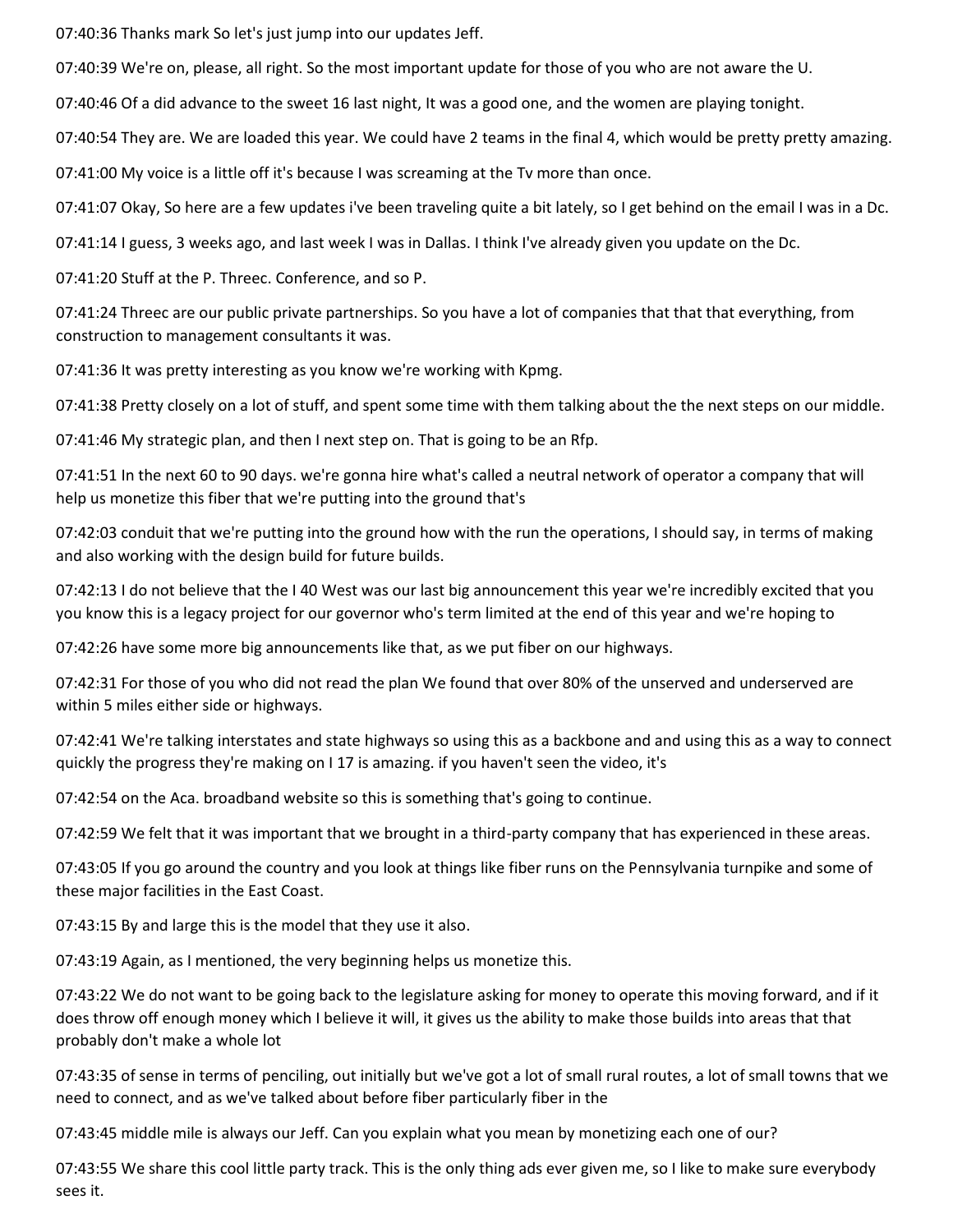07:43:59 We're putting conduit in the in the highways each one of the conduit has multiple microducks smaller conduit within the conduit within one of the conduits.

07:44:09 We're going to have fiber specifically for education purposes Derek, massive, who's not from the Sun quarter is gonna it's sun quarter will continue in terms of connecting our educational institutions the other 6

07:44:22 are going to be available for carriers to to go ahead and blow their own fiber through the conduit.

07:44:28 For example, you have companies like Zao, and at and T.

07:44:33 And lumen that are in this business. In many cases the process and that of and construction is just.

07:44:38 So time-consuming and expensive we're really blowing through that quickly.

07:44:42 So they'll have the ability to get more fiber. This fiber will connect every couple miles, so every city town digital billboard cell phone tower will be within close to this fiber.

07:44:53 The what we aim to do is create competition on these routes.

07:44:57 So you have multiple carriers going in to say Winslow, Arizona, and if you're a ceiling wanting to set up shop and winslow Arizona you're gonna have multiple

07:45:06 options for back call. So this is this is the plan you're gonna see a lot of this orange stuff on the side of our highways.

07:45:12 Hopefully, and by monetizing it by leasing these conduits to a zao or aluminum, or an at T or a Verizon.

07:45:22 What that does is it provides funding for the operations and maintenance of this network?

07:45:27 So again, we're not running to Legislature asking for money. We're in a situation now where the legislature is very flush with money which is fantastic, but for those of us who've lived in Arizona for a little while

07:45:37 we all know how these cycles go. We want to make sure that we have funding for the down cycles of well, and we can continue to grow this now.

07:45:47 All right. next up, if I believe steve I don't know if I saw Mark I didn't see him, but but we had our Navajo nation broadband summit on Friday, which was incredibly productive this is a

07:46:00 third in a series of meetings with Navajo nation leaders. we were very blessed to have Vice President Lisa come to our facility in Phoenix, and I got a chance to spend some time with them amazing

07:46:12 guy understands the business side of this better than very few politicians.

07:46:18 I've i've met with by excuse me President Nez joined remotely.

07:46:22 There's Speaker House, unfortunately, could make it We had many of their delegates and other leaders from the Navajo nation.

07:46:29 We had carriers on. We had a good group in attendance and big group remotely.

07:46:34 We talked a lot about strategy with the Navajo nation for those of you who do not know they have allocated \$208,000,000 for broadband, which is really exciting the key.

07:46:47 I think, for any part of the State, but particularly a very rural area like that for all of us to work together.

07:46:54 The State of Arizona in terms of building on I 40.

07:46:57 The Navajo nation. They have a great middle Mall project, for example, underway with D rate funding

07:47:03 Our county, Navajo County, Apache County, Cocaineino County, all at the table.

07:47:11 One of our organizers, Supervisor Lena Fowler, is from Cocaine County.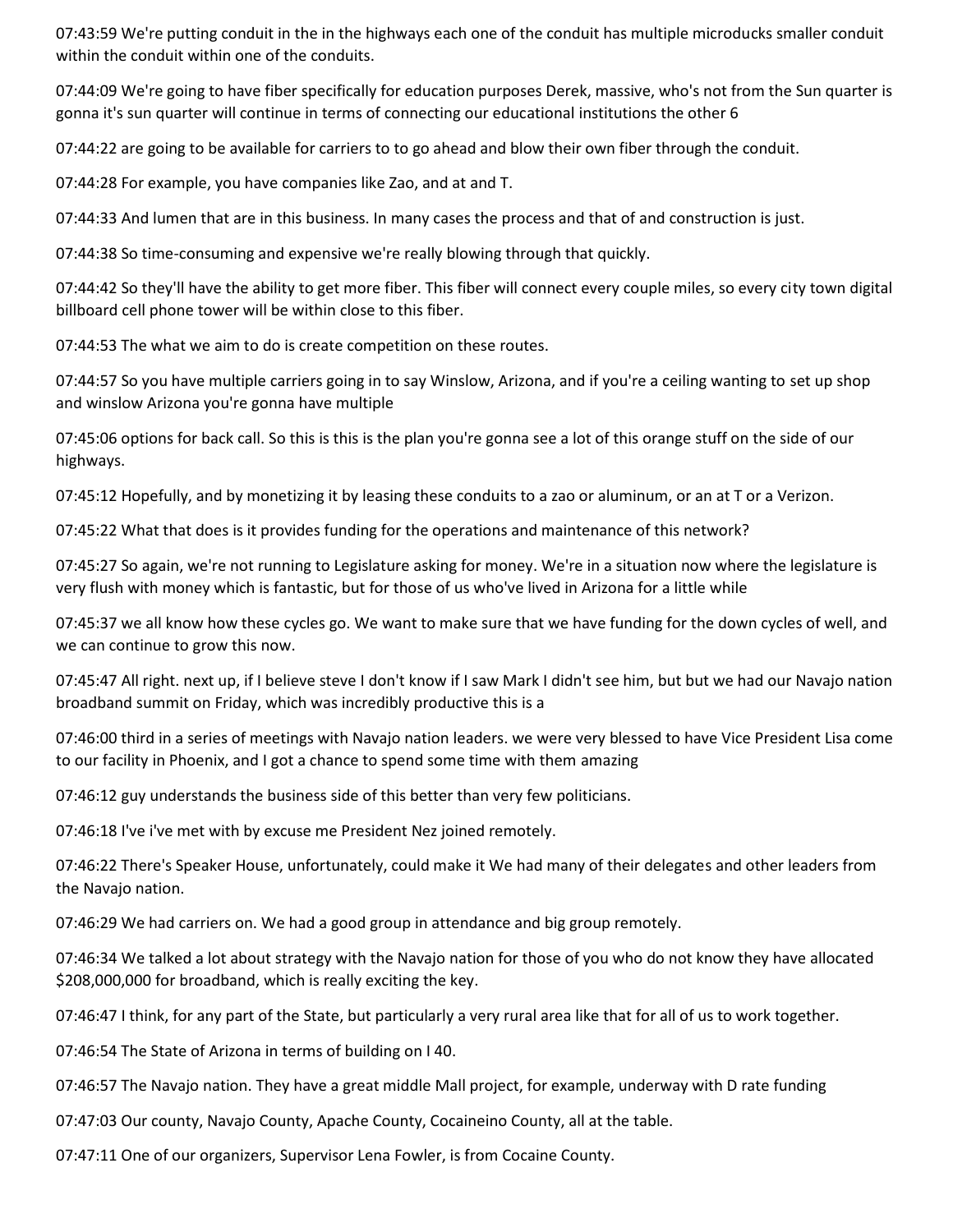07:47:15 We had multiple Coconut county supervisors at this meeting live which was great. I think a lot of them like to get out of Flagstaff when it's cold and I don't blame them believe me

07:47:23 I'm going up there this summer so we really started talking about what what's going on, what's interesting about the Navajo nation.

07:47:32 And and this is something I talked to our friends in Dc.

07:47:35 About a lot who aren't familiar with Arizona is.

07:47:38 It is roughly the size of West Virginia, and it mocked.

07:47:42 It goes through multiple states. So, in addition to myself, I had my counterpart.

07:47:47 Rebecca Dilch from Utah come down, and my counterpart Gar.

07:47:52 From New Mexico, actually in the in the facility, talking about how we can all work together, how we can connect.

07:48:00 Colorado got a last-minute invite.

07:48:01 They were able to join remotely. But again these big interstate solutions are going to be.

07:48:06 You're going to be hearing more about them We're having discussions with our border States, and others to talk about how we can take this Federal money and tie it together and benefit the region Erzona new

07:48:18 Mexico is a natural, was the Navajo nation.

07:48:22 I think if you look at arizona nevada, it's the natural and other area.

07:48:24 So we're definitely pushing forward and you know the Navajo Nation.

07:48:29 Broadband summit was successful. I don't know if mark has any thoughts. but we're definitely getting the right folks at the table just good to see them come together like that and talk the talk now it's time to walk the

07:48:44 talk. Yeah, they. they are very well funded, as we are in this instance.

07:48:50 And and if we all work together we can solve the problem.

07:48:55 And at the executive leadership they delegate Key Allen Baggage, who's one of the leaders of this organization.

07:49:02 Of these of these meetings from the legislative side is pushing again, if we can.

07:49:06 All there's no reason we can't solve this I will say upfront.

07:49:10 There are some, some challenges up on the Navajo nation.

07:49:14 Biggest one is rural addressing they have allocated it believe it's \$20,000,000 to solve this problem.

07:49:19 Once we get that's a big step in getting to the most rural parts.

07:49:23 Frankly for those of you who are on aware, Chris Percente, who worked with the Navajo nation recently resigned.

07:49:30 Chris was a okay. I work constantly. consider him a friend, and and he took a great job.

07:49:36 And then Tia working with them. so he will have another friend in Dc.

07:49:40 But that being said losing him up, there was a blow.

07:49:44 They did announce a new broadband person can't remember name off to speak with her so again.

07:49:51 This is it. This is a big part of the state and we're some progress.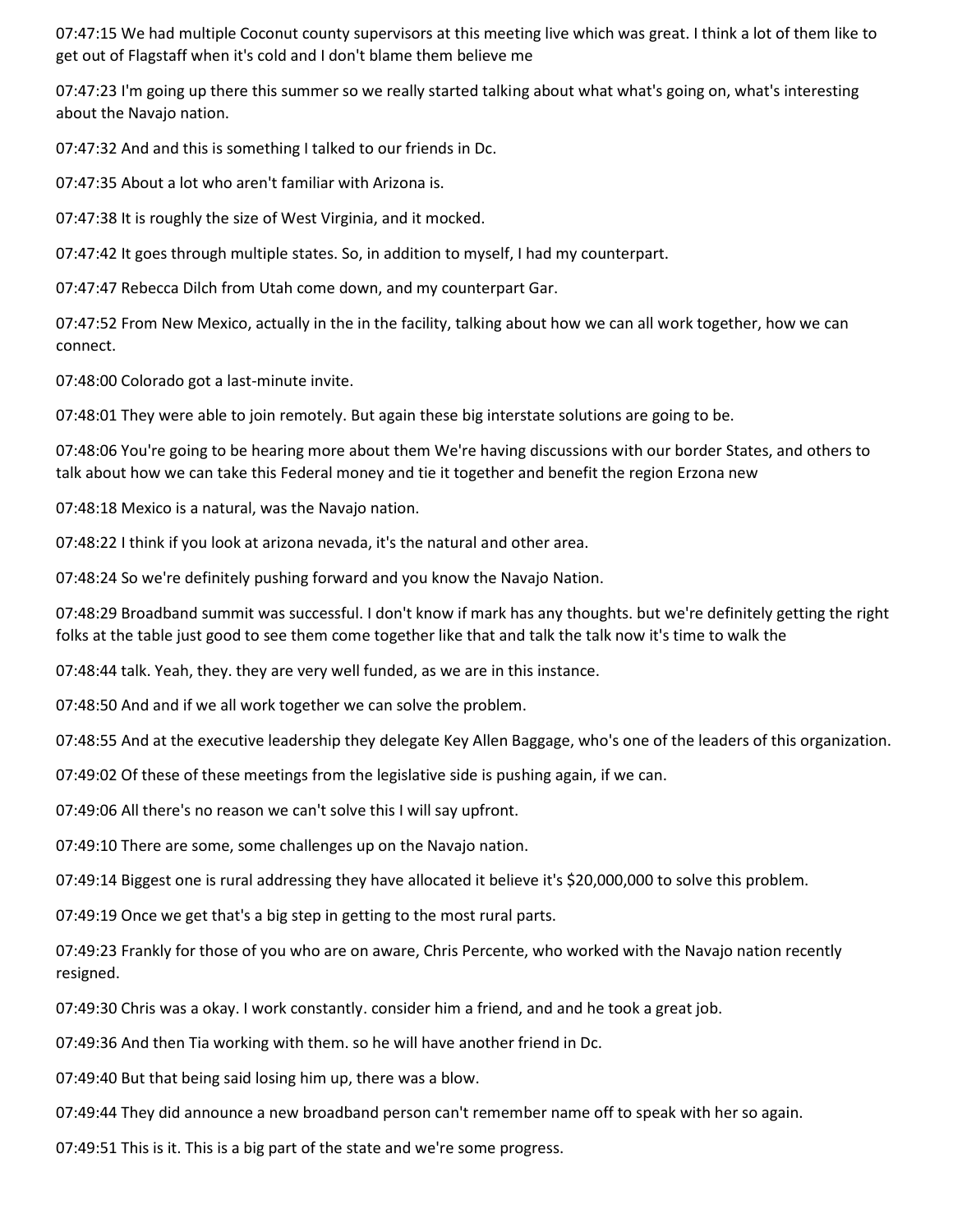07:49:57 Last, but not least probably we're starting to talk to different folks about our upcoming \$100 in digital equity funding.

07:50:06 We've met with great groups like common sense media We've we've we've read with Carrier.

07:50:12 You know, Google and Dell and others are interested in this.

07:50:16 Last week we had an extra meeting with the folks from Asu.

07:50:21 They have a person of their Erin card, Jordan, who is is top of the food chain in terms of working on these problems.

07:50:27 She seems to really have good grasp on what's going on, and

07:50:32 So these discussions will continue. As we formulate our plan.

07:50:35 We have beings coming up with our contacts in Dc.

07:50:40 From these different organizations to talk about what we like to do and we're gonna take some direction on this, But but ultimately we'll do it.

07:50:46 The way that that you know fits arizona so a lot.

07:50:50 I'm sorry if i'm just regurgitating here, but we've got a lot of stuff going on.

07:50:54 I'd be happy to answer any questions. Okay, any questions for Jeff.

07:51:00 Yes, this is Cindy. Do Have you selected an entity to to develop the digital equity plan for the State?

07:51:08 We have not selected name as of today. Do You have a have timing on that reference Here's a challenge to the the Governor's office recently appointed a new Infrastructures are I guess would be the term

07:51:24 I would use, and this is part of the Iij.

07:51:27 This is one of the challenge, the requirements, I believe It was about a week ago they they announced her, so I just started discussing with her the broadband side of this thing.

07:51:35 The So obviously she's going to have a role in what we do with this and definitely more to come on that we're good.

07:51:44 Thank you. other questions for Jeff going once. Oh, yeah, Mark here.

07:51:52 So last week you weren't here and so your ears may have been burning.

07:51:57 There was some discussion about whether you needed help from us or a group of us.

07:52:01 On thinking about the 192,000,000 in Treasury funds coming our way.

07:52:08 I suggested that you probably knew pretty well that there'd be some split between, maybe additional middle mile projects, and maybe refreshing.

07:52:18 The grant funding. But there were certainly were questions on the table about that, and about any assistance you might need work. You know, as I mentioned to Steve last week.

07:52:32 Yeah, definitely working on that. In fact, I have a meeting with treasury. I believe on Thursday talk about different options. I mean the key is to make sure we're in compliance.

07:52:40 The good news is is that when I was in Dc.

07:52:42 Of all the programs that were were talked about that is by far the most flexible.

07:52:48 What we have to do is we have to look at it where we know there's a lot of projects, I mean, as you guys know, with the the If the Abd G.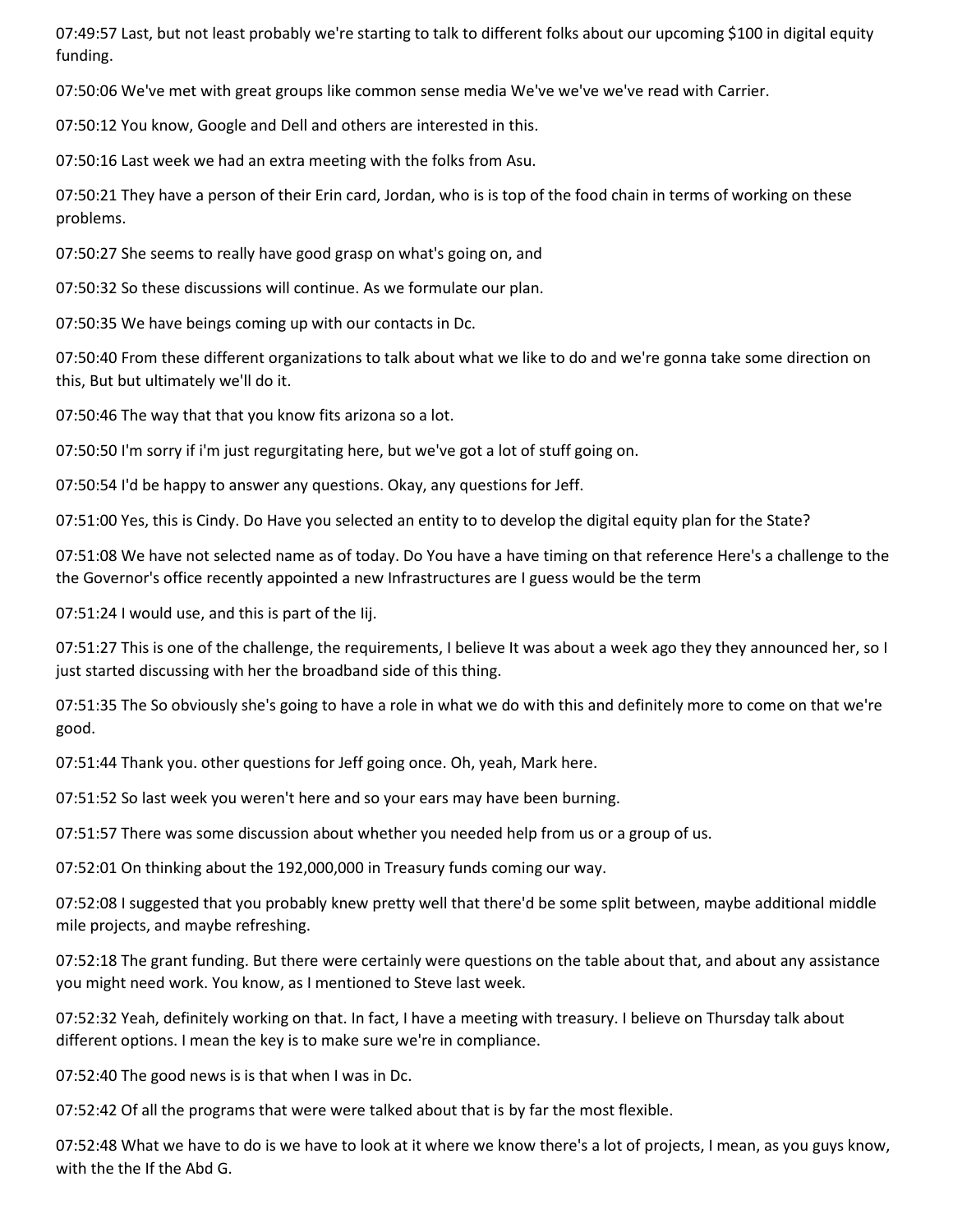07:52:58 Grant. You know we had \$100,000,000. We have \$100,000,000 to give out.

07:53:02 We have \$440,000,000 worth of projects. Part of this is matching projects with funding programs to make sure that we maximize that.

07:53:12 So there are certain projects that that go across many boundaries that are able to be funded by you know, bead funding or middle- mouth funding or funding for our native American tribes.

07:53:24 There are other ones that make a whole heck of a lot of sense.

07:53:28 But quite frankly, don't qualify for those programs the treasury funding gives us a lot of flexibility on what we do.

07:53:33 So we're looking at this at a high level but also at a project level to try to understand the best way to do this.

07:53:40 It's almost like putting a puzzle together in terms of how we're doing. and as we move forward with the Grants, they're going to become more and more micro as we look at very very small.

07:53:51 Communities so trying to come up with a strategy that that allows us to roll that direction is what we're doing. to your point. I believe that there will be a combination of both

07:53:59 My suggestion to Steve to make sure that we don't have any blind spots rather than you know have a an open discussion about this is is if the acsm atic wanted to come up with a list of maybe half a

07:54:13 dozen recommendations, or less about how to spend that money I mean That's certainly I will greet and consider and I could.

07:54:22 I could bring into the discussions again. i'm a big believer, and I certainly don't have all the answers, and if I have any blind spots in terms of what we could use the money for what we should use the money

07:54:30 for i'd love to hear it so if you all were able to put that together. I would definitely would appreciate that.

07:54:37 So, Jeff, can you just do a quick overview of what that money is?

07:54:41 And what if how can be used? Mark I I could certainly give you a presentation on that.

07:54:46 But that would take a lot longer. just just know that it's It's very flexible, and we're we can do with it.

07:54:53 You know we have that. we have the ability to look at both things like you know.

07:54:58 Fiber and highways grants there's a lot. and those are the discussions we're having with treasury is how far those boundaries can be pushed in terms of what we do with that this is by far our most

07:55:11 flexible funding, and and from our perspective, we want to make sure that that we spend this in the right way.

07:55:17 \$102,000,000 is a lot of money. so.

07:55:20 But when you start looking at the number of projects that do not qualify for other funding sources, it'll go very quickly.

07:55:30 Just to add to that that this is \$10,000,000,000 that did precede the infrastructure plan came out of an earlier legislative package that Treasury had and they did launch that and Jeff did

07:55:47 submit as other entities some initial requests for the allocation, and maybe parts of the plan.

07:55:55 Last December, but every State got at least a 100.

07:55:58 I think the smallest was 106. The largest was California, 540,000,000.

07:56:05 So, Arizona, 192 the but the other element to it that we haven't discussed.

07:56:09 Here is that every tribal entity was given an allocation of a \$167,000.

07:56:19 That they did have to request by december the 20 seventh, but that was an additional element.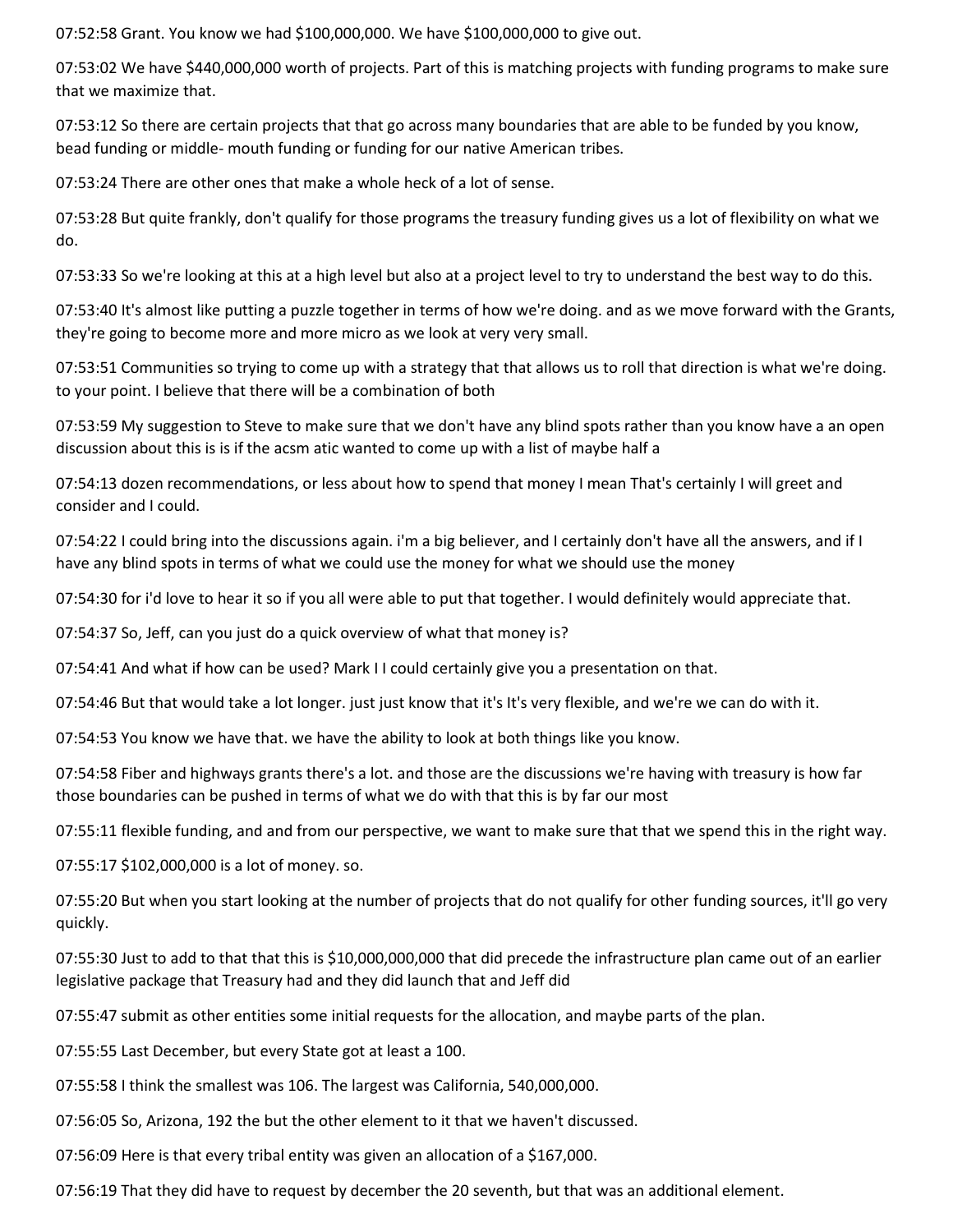07:56:27 I don't know how many arizona tribes or eligible entities managed to get theirs in.

07:56:32 I unfortunately know of some not here, but in some other states.

07:56:37 I work in that simply didn't get it together to ask for it.

07:56:41 But there will be tribal projects on a smaller scale, and that tribal money can be infrastructure, though that's not a lot for it.

07:56:50 It can be community center or digital equity. hey? mark you know That's a really good point. And that is something i'll bring up with Treasury on Thursday is exactly what tribes did in fact get right?

07:57:03 Yeah, Yeah, the toggle now and I think it's a \$192,222,002 or something.

07:57:10 It's some weird metric like that but yeah the the opportunity to do something really unique with this, because of the flexibility.

07:57:18 Is there where you know if there's a great idea or solution out there that we're just not saying i'd love to love together.

07:57:25 Get your feedback on it, and you know this is something that's going to happen quickly.

07:57:29 You know my my conversation with the the the gentleman who runs that program in Dc.

07:57:34 Was. But they want to get this money out. The Administration wants to see this money out.

07:57:38 They want shovel ready projects. They want to see this thing getting done, which is music to our ears.

07:57:44 So I think you're gonna see a lot of announcements on this, the initial thing that was due on December 20 seventh was more of an outline.

07:57:53 And as we go to more of a plan, and then an implementation you're gonna see this probably ahead of just about all other finding in terms of the the actual results, you know the shovel on the ground.

07:58:03 So that's also something we kick into consideration. some of these projects have to be done in sequence.

07:58:07 You know it's it's great to say you know we want fiber to every home, and you know x y z little town.

07:58:12 But if there isn't many and while connectivity out of that town, it just doesn't matter.

07:58:19 So you know that's Why, the the middle mall plan is so important to what we're trying to do in the State. Any other question?

07:58:29 I'm sorry. Go ahead. Well, one last thing and I worked I had here in a couple weeks.

07:58:34 Our mapping group is definitely moving forward with some momentum.

07:58:39 We have some really great folks. that that from from departments within the State of Arizona are Leader Jenna from from the State Land Department, is a Gis. expert.

07:58:52 She spends time nationally on this so we're very blessed to have her.

07:58:56 We are getting data from a lot of different sources we're evaluating different sources.

07:59:00 We've had vendors and to talk to us about it we're in a great position to put together something the goal is to have this done by the end of the fiscal year, which is June the

07:59:10 thirtieth. Obviously this is a evolving process and we'll always be adding data to the map.

07:59:18 But the goal is to have a map that is worthy of challenging the Fcc.

07:59:20 Maps, and that's really our challenge and jeff I we talked months ago about by being involved in that. I I guess I would like to ask if I could be, and I happen to be doing some client work that elsewhere on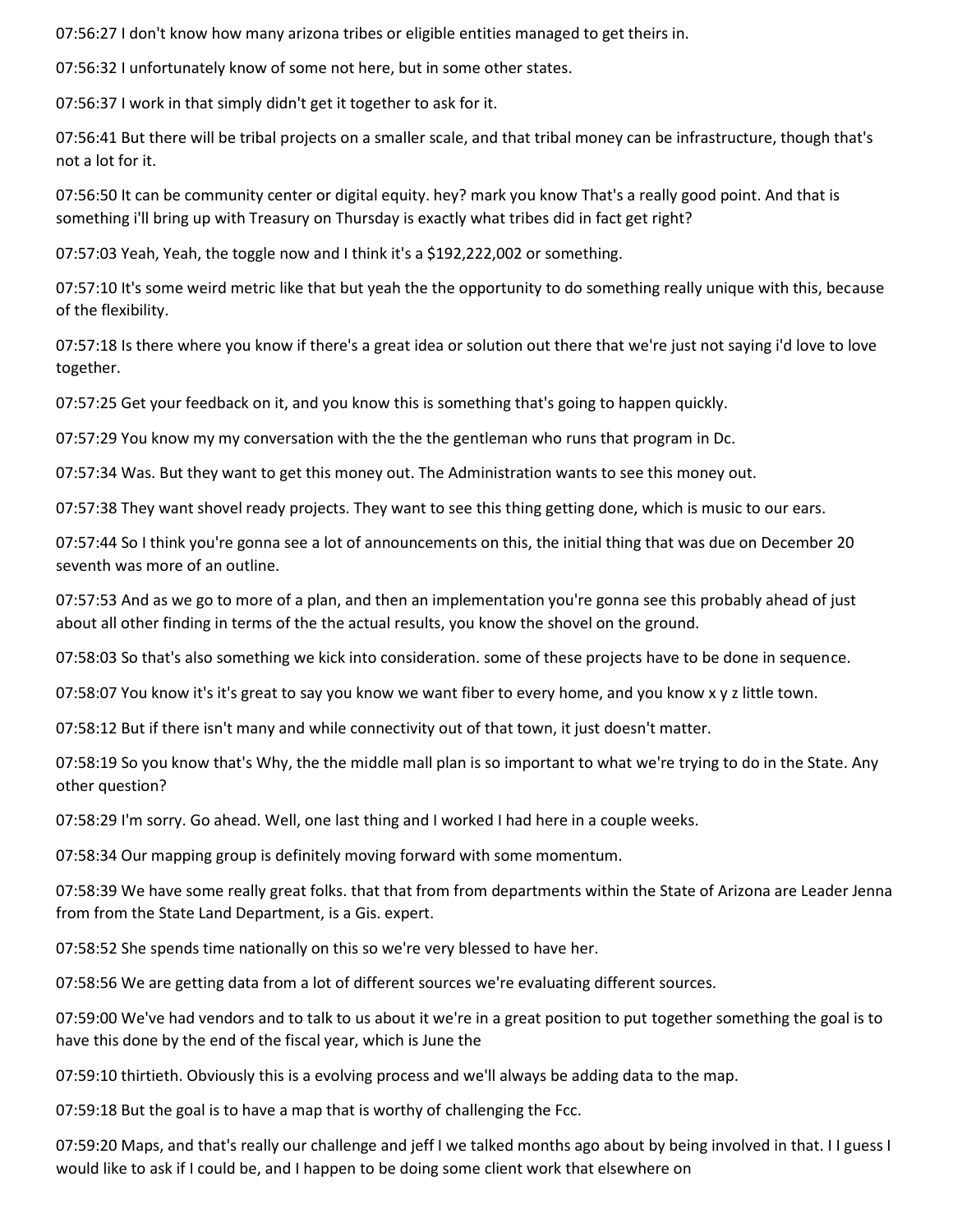07:59:41 sourcing for different kinds of data. So I may have some contributions to make Mark Levitt.

07:59:47 You know we're trying to work on getting something together. we have you know, kind of a beta or skeleton version out we're still debating the different data sources.

07:59:57 So a lot of this was just getting the funding to do this and getting the people to to do this.

08:00:02 I think we're there. so we're about ready to start reaching out to yourself and others.

08:00:06 You know some of the carriers and some of the others in the industry. who have, you know, decades of knowledge in this area.

08:00:13 So you know. Okay, Okay, thanks, Jeff, That's good let's move on, Hey, Steve?

08:00:23 Hey, Steve, this is Kurt. I sorry about that.

08:00:25 I was multitasking like, Mark said, hurting cats on a speaker.

08:00:28 Hey panel call Jeff Just amazing work as we all know It's kind of funny to watch Cindy and Aaron's heads go up and down at the same time all you're talking about the the mapping can

08:00:40 we have Aaron make a little announcement too, as to her new role, which is as synergistics, what we're talking about in the digital equity space as as possible, real quick Steve Yeah, we're gonna

08:00:53 do that I've been in communication with there and i've heard to do my days again presentation about the task force about her initiative.

08:01:04 What she she she can say a couple things right the second can't see?

08:01:08 Okay, you're not your announcement yes, let's hear from her free time.

08:01:14 First I would I would just like to say that that i'm really looking forward to to participating in the big data event and and to moderating a panel.

08:01:23 And thanks again, Kirk, for asking me to participate i'm really excited about it.

08:01:27 I don't want to take time out of your calendar today, Steve.

08:01:28 I recognize that that it's a really quite fully practiced agenda. Just very briefly, i'm stepping into the managing director role for the Digital Equity Institute.

08:01:36 I would love to talk to anyone who is interested about making sure that we're forming a collaboration across the State, so we can amplify all of our impact, and we'll talk to you more about it when we have time on

08:01:47 the agenda. Maybe we can schedule that for next week. yes, definitely.

08:01:53 We've been trying for several weeks so welcome you should absolutely have Aaron on, I mean she's replacing Dominic papa who I used to work with who's just a great guy who moved the ball,

08:02:05 forward a big way. They're doing some stuff not just turn Arizona. but around the country which those are these are going to be great jobs for Arizona as well as an impact around the country.

08:02:17 So We'll try and get her there, and if you can tell her Typically, mark your calendar, and then i'll follow up with you.

08:02:25 Sounds good. Thanks so much. Sure. Okay, moving on mala you're on. Okay.

08:02:33 I just wanted to start with the where we left off for the discussion about the Treasury Capital Project fun because I was letter a Shelby webinar where they address this.

08:02:48 Joey vendor who is in Charge of that project book, and he is he his Senator Marquis's.

08:02:58 He was Senator marquis's prime aid and before he took on this role of working on the treasury.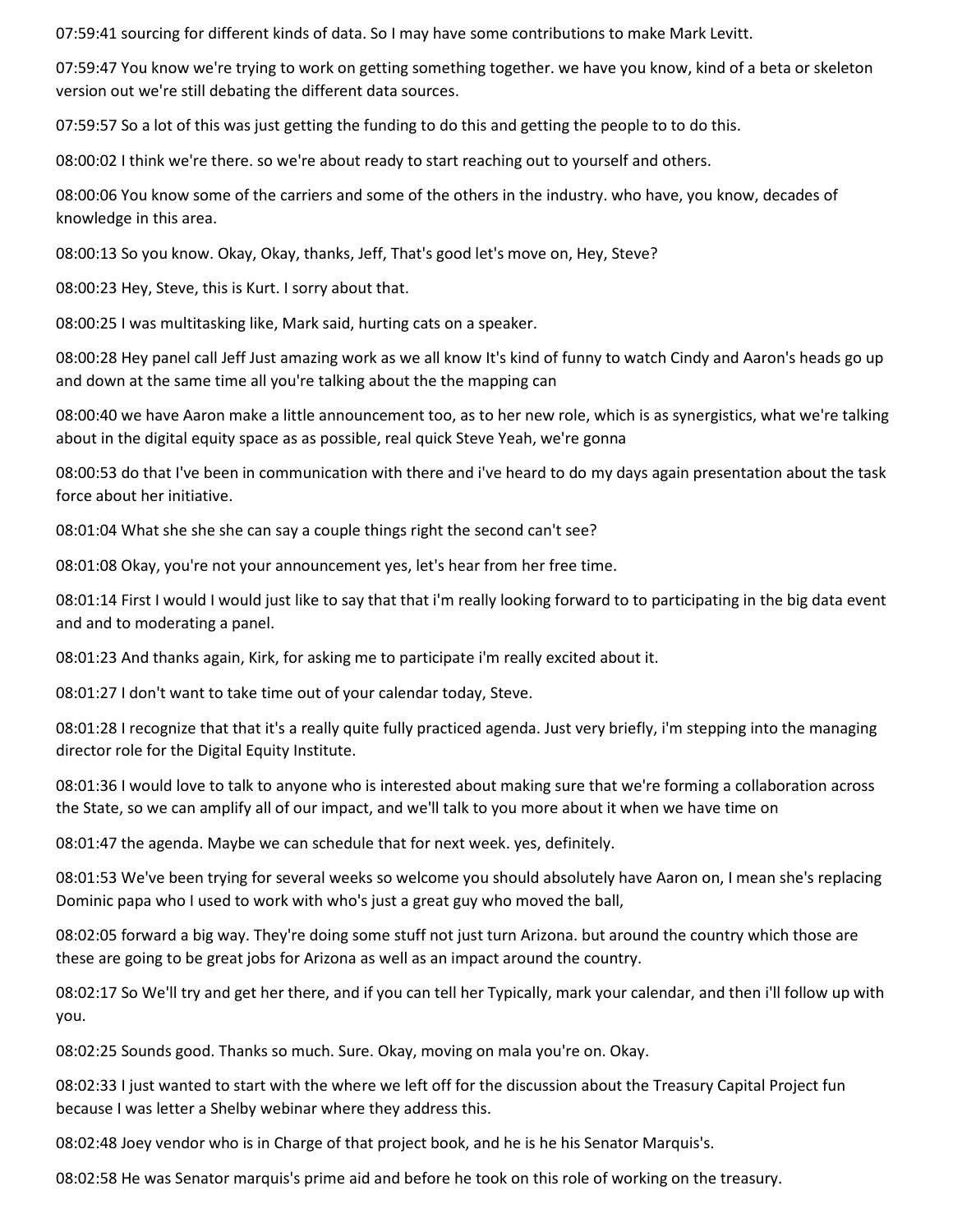08:03:07 Grant. the fund is not as well publicized and as it should be, but it has a lot of flexibility.

08:03:16 It allows for anything any project that has that enables work, education, or health monitoring.

08:03:27 If they are directly connected with that, that project would be eligible.

08:03:32 It does have administrative costs that can be taken care of.

08:03:38 About 5% of the total project fund that the the total grant front that has been asked for and it allows not only for broadband infrastructure building but also for devices equipment, construction.

08:04:00 Things that were not eligible in in other projects are all eligible here.

08:04:06 It also specifies that it should have at least a 100 mbps.

08:04:15 Download, and an upload between 20 and 100 so metrical is good, but if it's not, it's a metrical with 100 out 100 down and 2,200 up to would be good.

08:04:30 It can be used to improve Libraries are schools, but not to it.

08:04:35 Them any improvements it allows for digital literacy training programs.

08:04:43 It also allows for telehealth and health related projects anything that would help in improving the the community.

08:04:56 And the public that has public use of the funds would be accepted.

08:05:00 They there are it's, A three-step process the first step was to submission of an application, and I think that was the December deadline, and there is an execution of a grant agreement with Treasury that each State.

08:05:13 Has to do, but also the States can submit, grant plans to the Treasury, and this plan does not have to be just a one-time submission.

08:05:25 For example, if a State wants to submit a general state plan and include maybe just 2 or 3 counties in the first go round and then submit a second plan for the rest of them.

08:05:36 That's fine, too. They will accept it piecemeal there is a lot of flexibility in this I put 2 2 links in the Chan, one for the for the general application applicants, and the other for the tribal

08:05:54 applicants that has more details on the whole application process. They have to create a grant portal, and the submission has to be through the grand porter they were.

08:06:05 They have 3, 65 days they deadline after the grand portal has opened up.

08:06:10 I don't have the deadline dates on me right now.

08:06:15 I didn't take that down while I was attending the webinar, but it should be in the links that I provided

08:06:22 So that's a little bit more about that treasury capital funds which we need to really you know, ramp up and do something about, because it's a variable. that money is available right Now, Yeah, Okay, moving on to what

08:06:39 i'm sweating to the finish line this is march the 20 s.

08:06:45 Tomorrow is the deadline for submitting errate applications for the general applicant.

08:06:51 Schools and libraries. There they have extended new tribal library applicants, deadline to May.

08:06:59 The 20 sixth. so for Tribal Library has, or a Chapter House has never applied before, but they intend to apply this time that deadline is made 26.

08:07:11 So we we have time to recruit and get more tribal libraries to apply for the grant for error.

08:07:22 And if it has provided, you know quite a lot of funds for the state we've had about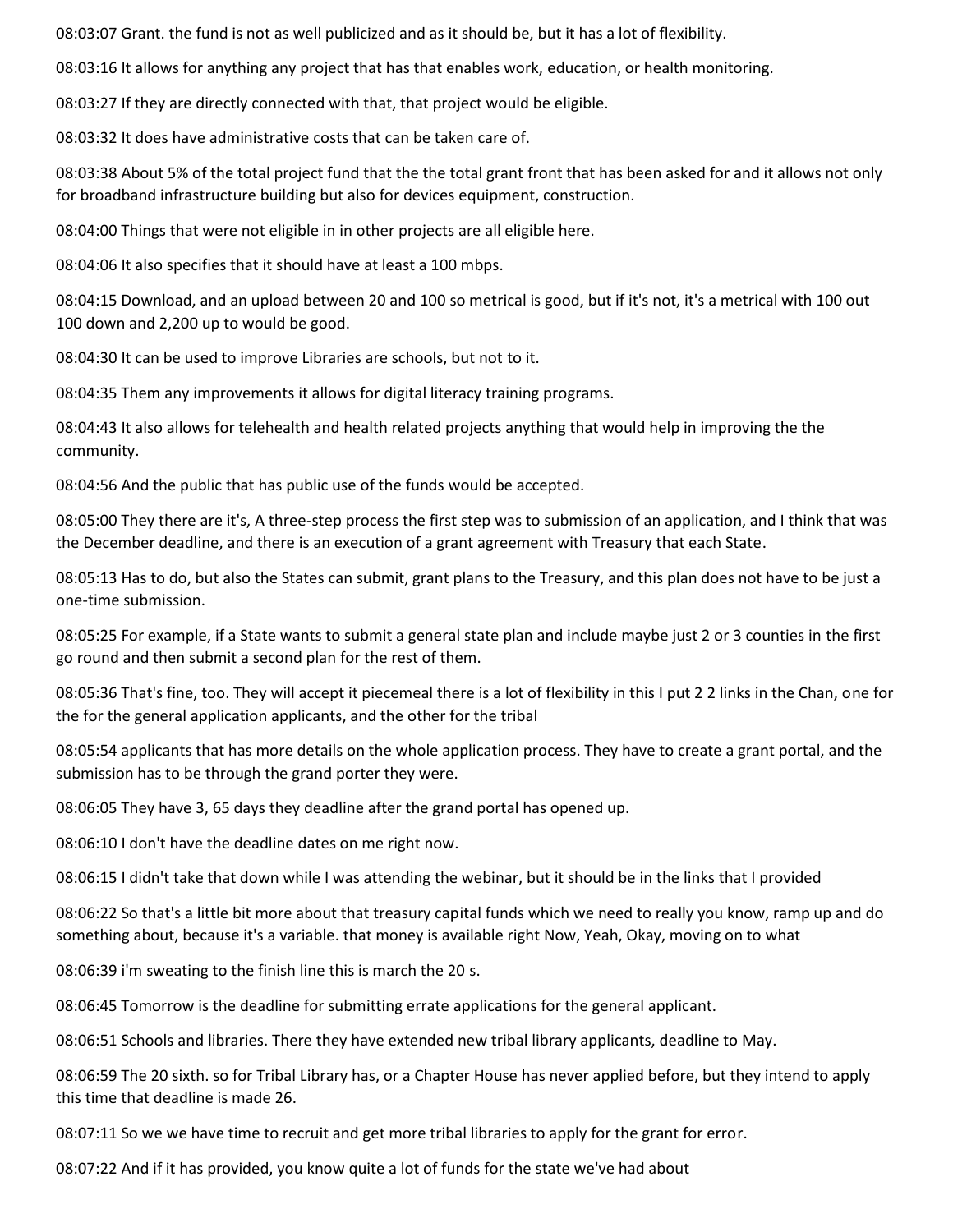08:07:27 I want to say \$1.6,000,000,000 that has come to the State in these last 20 years for Internet access for devices.

08:07:39 Not not in the sense of laptops and things like that.

08:07:44 But routers and hubs and switches, and those kind of things, and the median price for Mbps has dropped from \$4 80 cents to a dollar.

08:07:56 3 cents a dollar, 39 cents.

08:08:00 So that has that has also errate has helped in doing that as well.

08:08:06 And it's helped bring the prices down for one and this access point by about 49% from where from for \$100 to \$700.

08:08:21 Wireless access. So there's been a lot of improvement in the State and the country for because of eray dollars the Ecf project they had that the the Fcc.

08:08:38 Has committed over \$4.6,000,000,000 from the day from the time it was launched.

08:08:46 Of that Arizona has received funding commitment for a \$134,000,000, and Arizona is 8 nationally in the receipt of Ecf Funding.

08:09:01 This is great, because all our schools and libraries are applying for Ecf.

08:09:08 They applied for it in the 2 rounds of applications that was put up, and most of the projects have been funded.

08:09:16 86% of the projects have been funded. the rest are under review and will be funded, and as I had announced her year, Fcc.

08:09:26 We accepted the request made by Shelby by

08:09:33 Seek over just the steady rate Coordinators Alliance and American Dubai Association to extend the deadline and the day.

08:09:42 The deadline for utilization of this money, and that is, when they extended to June, the thirtieth of 2,023.

08:09:49 So those are all good news. as far as ebb, which does now acp the affordable connectivity program.

08:09:57 Oh, we have i'm sorry like granton is really howling at the background.

08:10:03 If you hear him it's because he's getting ready to go to school and throwing temper tantrums.

08:10:09 So forgive me if you're here hearing those noises the Acp. it's moving along steadily.

08:10:19 Last week we had another 4,000 between 4 to 5,000 applicants that signed up

08:10:27 I haven't put the the enrollment tracked in the chat.

08:10:34 As soon as I finished speaking, as of today as a fourteenth of March.

08:10:38 The we have had 234,000 households that have signed up to be on.

08:10:45 But to get trustee funding for discounted Internet access.

08:10:52 So any questions. be happy to take it otherwise back to you, Steve?

08:11:12 Any questions questions for Mama. awesome Job Mahler.

08:11:18 You're amazing! thank you how are you or nicole Do you have anything we're going to jump down to.

08:11:25 We Marcus Peterson, the apparently online we haven't heard from her for a while.

08:11:30 But, Polly, you have anything you want to add I'm not sure. Holly is okay, Polly, and Nicole are are en route to the Pla.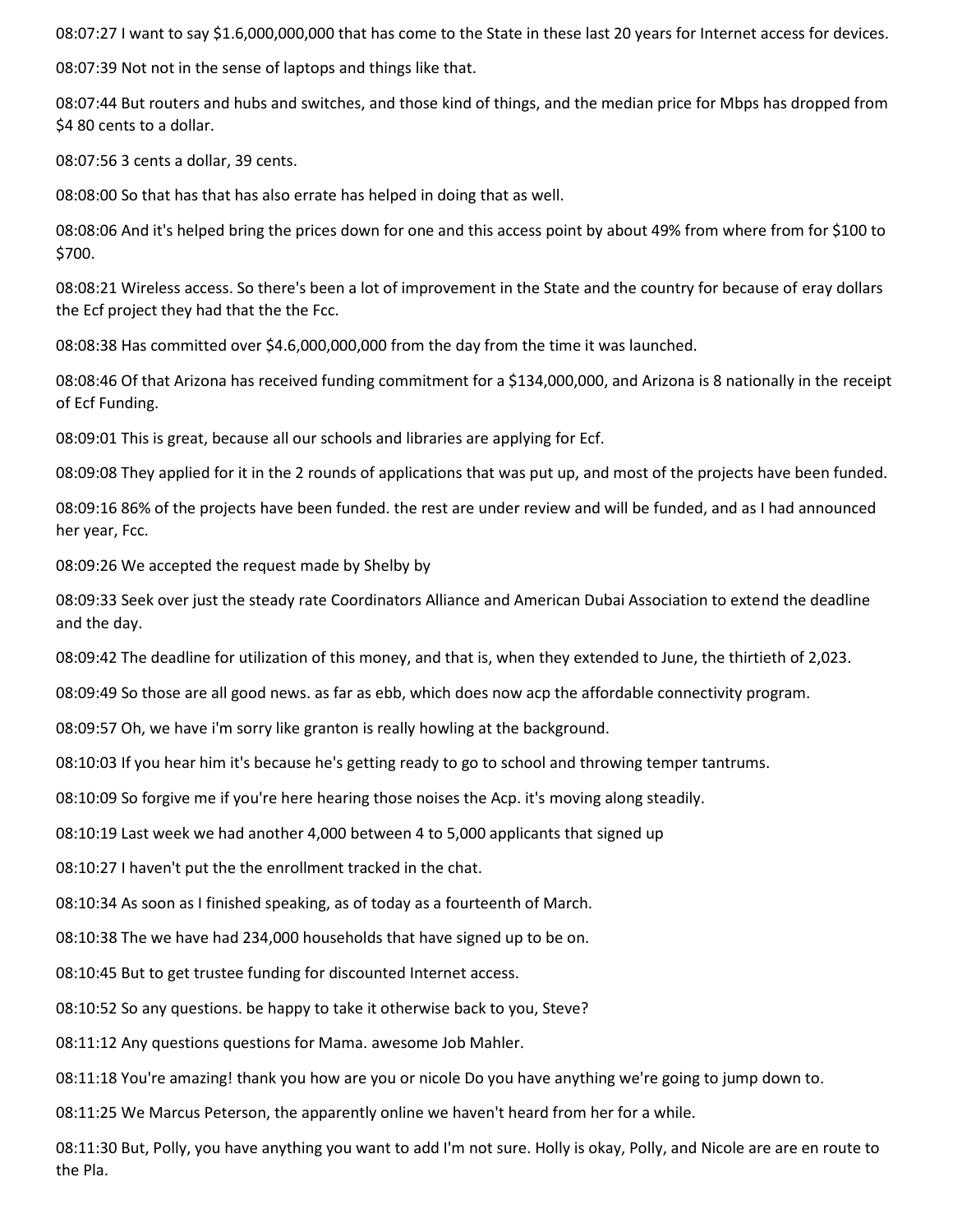08:11:44 The Public Library Association person. so so Cindy will will hold you until after we hear from Leah.

08:11:55 Really I haven't seen you on a while understand you're online?

08:11:58 Would you like to kind of give us an update of what's happening.

08:12:02 Good morning, Steve. You can hear me. Okay. , car.

08:12:06 Okay. Great. No, no real update. I just wanted to thank Jeff for the invitation broadband initiative for the Navajo Nation Media, he hosted. On Friday.

08:12:14 I really enjoyed speaking, explaining the role of the corporation.

08:12:21 But no, no real update here on last year. but questions so what's the latest with looking at the the the docket and the looking at some changes to the universal service.

08:12:33 Fund it's. still something that is pending there's still a number of States that are making to you know, moving it from land lines of broadband.

08:12:43 So our legal has taken a stab at it, and we just need to get that.

08:12:49 Moving forward again. we've had a couple other hot items on our agenda.

08:12:54 Late. you have any idea about timing or what's next steps or anything you need from us.

08:13:03 Not at this point. No, I do appreciate the the meeting that we had where a lot of different folks dialed in to hear and to give perspective.

08:13:12 But no, nothing. No action at this time is needed. Okay, thank you, Leah.

08:13:17 But you could join us today. I know as jeff as Kirk said.

08:13:23 You're you're very busy so appreciate you taking the time to be Cindy, you want to give us a quickie on what's happening in digital inclusion.

08:13:33 Sure So the the new, the digital inclusion network under the Azbsn task force

08:13:40 We've got 2 entities one is going already it's a it's a practitioner's meeting it happens every 2 2 weeks on Thursdays, where where we address a topic the most current topic We talked about was Acp and

08:13:55 we did create a media kit and media and resource toolkit that I will put in that a link to in the chat.

08:14:03 It has all kinds of things that can be sent out to networks about the Acp.

08:14:09 And getting people signed up. We want to keep that momentum moving forward.

08:14:12 We're also starting another meetup space. We We believe it's going to be on March.

08:14:18 The 30 first will be the first meeting we haven't picked a time yet.

08:14:21 So we'll keep steve apprised of that, and so he can get invitations out to everybody.

08:14:30 A number of people on the on our call on Mondays is also on the Piedmont County strategic plan for digital access, inclusion and adoption.

08:14:39 I'm Code Andrew Bevington, and I are co-chairing the digital inclusion.

08:14:44 I'm committee on on that effort and We're currently identifying the digital literacy assets throughout Pima County, and also gathering information from community members and organizations about about some of the gaps we're

08:14:59 doing a gap analysis for that for that project where I'm also involved in the

08:15:08 A group that's talking about digital inclusion barriers experienced by older adults.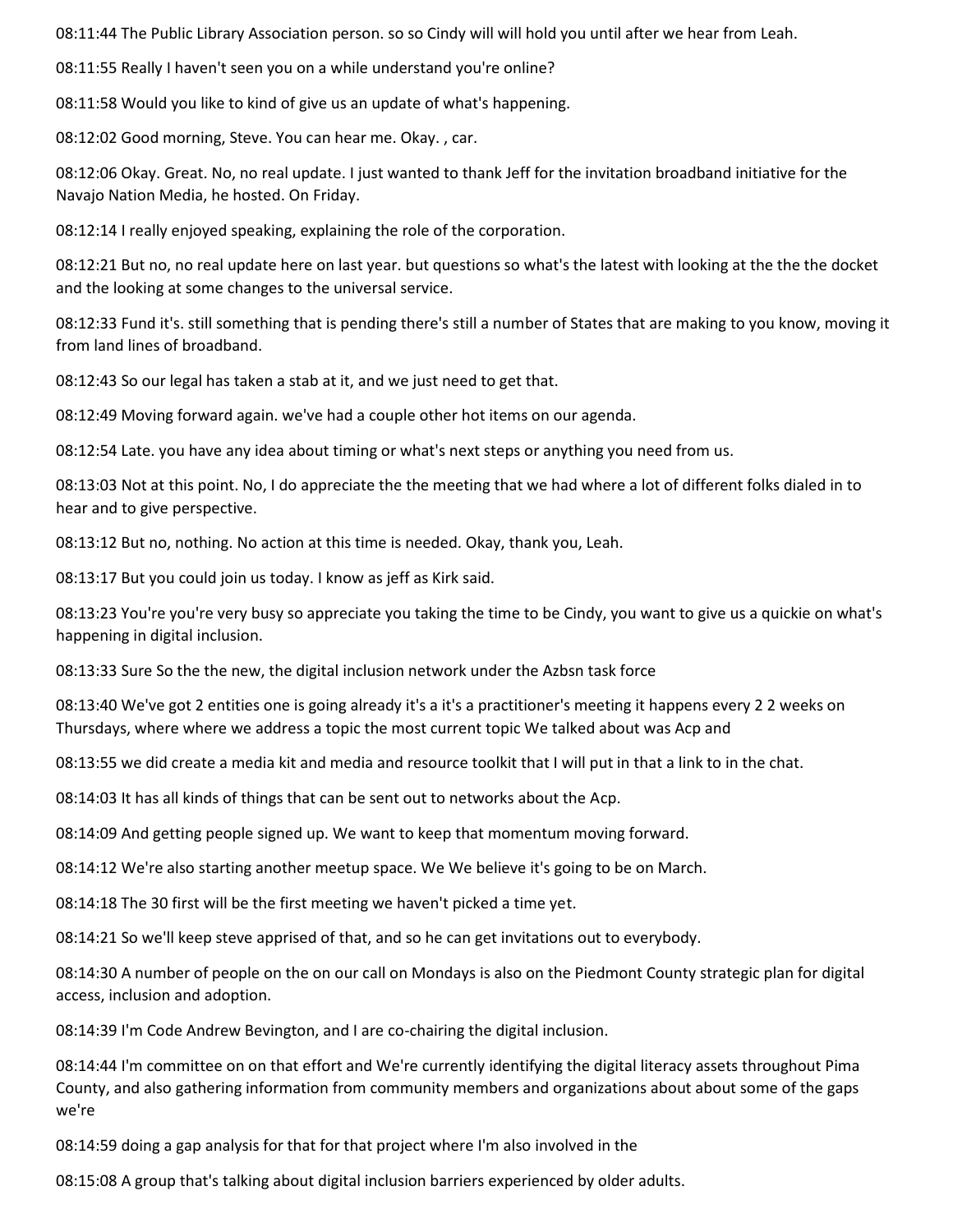08:15:15 And we are meeting everyone it's not a regular meeting so far.

08:15:18 But if you want to be involved with that, I can put my phone number an email in the chat.

08:15:23 You can get in touch with me. I also have a digital inclusion alliance blog post.

08:15:28 That describes the digital equity act funding timeline and i'll put that in the chat as well.

08:15:37 So cindy I think it's really interesting You've been doing a great job with the suffer down here in Bea County, and I think one thing that's unique.

08:15:46 About what's happening in pima county there's an addition to them.

08:15:49 Looking at connectivity issues as we've always talked about of the importance of digital equity and digital inclusion and the fact that they are actually working on a county plan that is that's include both the connectivity side as well as

08:16:07 digital inclusion. I think, as a good example of some of the things we need to do here in the State.

08:16:16 Absolutely yeah same thing dots here. really good it's a really good direction, and we're getting what i'm feeling like Steve, as I was kind of compiling my notes for a progress report over the weekend we're

08:16:30 we're actually collecting the kind of information that we'll want to feed up to the State level at once the digital equity plan starts moving because i'm getting i'm we're getting incredible anecdotal information about

08:16:43 what's going on. kind of in the trenches with people that are trying to sign up for college at Pema College and doing workforce.

08:16:55 Things we're getting a lot of information about and and we have someone on the call now who's who's pep ink, and they do.

08:17:03 They connect with labor labor's. agricultural workers across this across the State.

08:17:09 They're having a They have to get there they have to get their time sheets into the system from remote locations where they don't have Internet.

08:17:20 Access. So they have to kind of capture it. and then drive to where they can get Internet access.

08:17:25 There's all kinds of stuff going on that that we need to know about.

08:17:28 We need to be feeding to the people that are developing the equity plan.

08:17:33 Thank you, Cindy. Oh, Sandy, this is jeff you know that's a great example.

08:17:39 I talk to people all the time about how infrastructure and and digital inclusion at digital equity work hand in hand.

08:17:48 We're working very hard right now, particularly in yuma to build out a very robust network.

08:17:54 10 gigabit symmetrical we're working with a carrier who's going to do that that being said when you're in the fields and i've spent some time in the fields out there they're

08:18:03 massive, and a lot of people don't know that 90% of the lettuce in the country right now is coming out of the Yuma area, which is a remarkable statistic.

08:18:12 But but overlaying our are you know in terms of agriculture in terms of the ability to do self-driving tractors and drones of a wireless mesh layer or something along those lines I

08:18:23 mean there's several options, but also for the individual worker in the field, you know.

08:18:28 God forbid! you have a family issue. you know your kid gets sick at school, or I mean, those are the kind of things that we have to think about.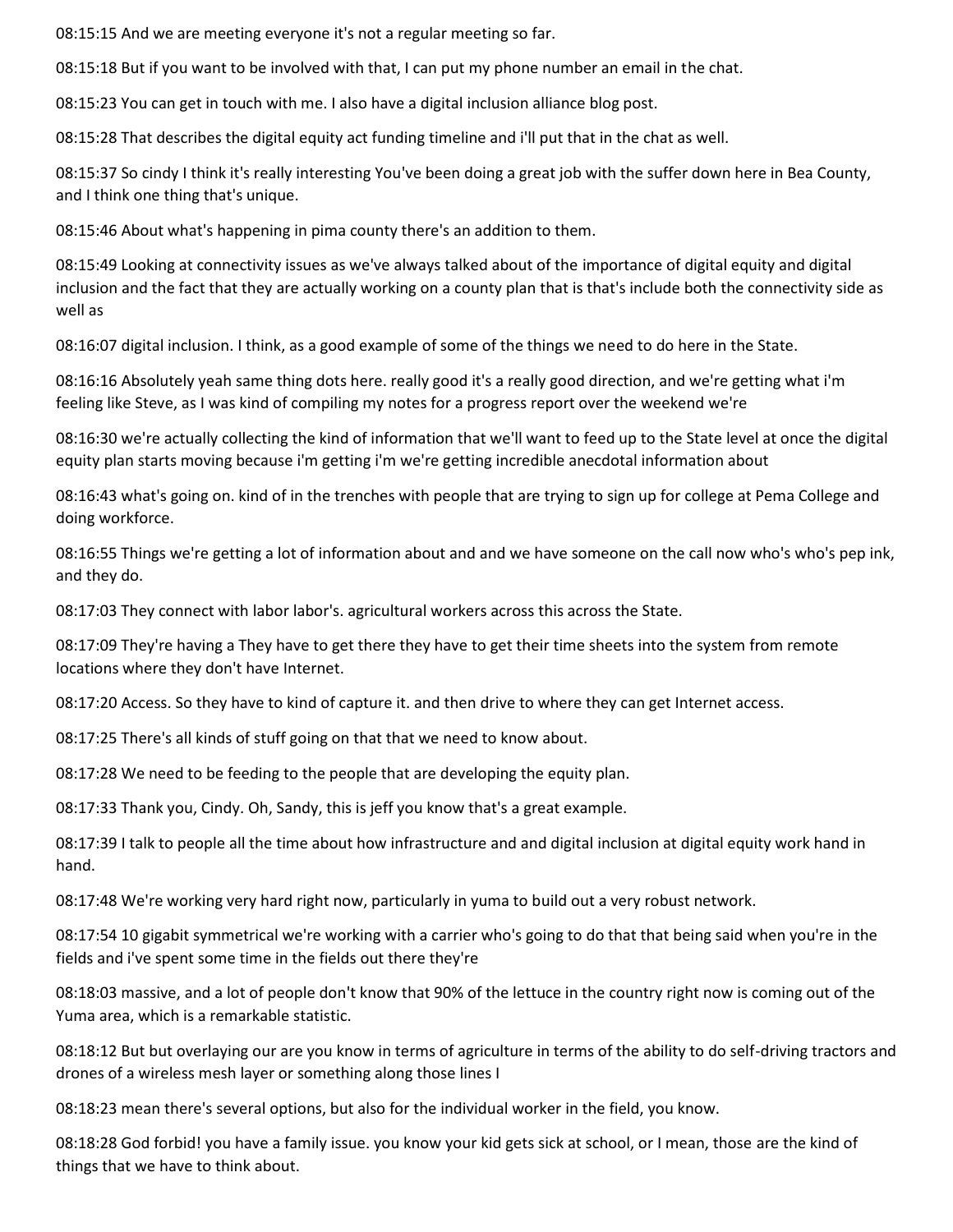08:18:35 So we're gonna be talking to our wireless carriers as well about playing on that.

08:18:39 But great example about how digital equity and infrastructure work together.

08:18:44 So good stuff i'd like to add to that Cindy the we've had several examples where even police officers had to drive to a libraries parking lot to file a report.

08:19:00 You know there are numerous examples of people in the rural areas, not having access and coming to the library to to make funeral arrangements for their loved ones.

08:19:15 You know it is those kinds of things that are hot wrenching when you see, because everything requires a form to be filled and they can't do it over the phone, They have to come to some place where they can.

08:19:28 Access the Internet get the form downloaded fill it up even to do a funeral for a loved one.

08:19:37 So i've got live examples like that that really speak for the lack of access and the need.

08:19:46 The dire need in some some rural communities think we need to.

08:19:53 We need to move on I didn't see janitor you online today, Mala, Do you want to give us any updates on the telehealth and libraries?

08:20:06 Initiative. not really too much, because we are still working.

08:20:12 Ken Zambo, who is the project ahead in Pima County, is working hard to get all the bits and pieces lined up.

08:20:22 He's got the grant money squared away he's got he's worked with you.

08:20:27 He's working with you away to get the student nurses and their nurses.

08:20:34 Permission papers signed up he's also working on various all the other requirements to get the project going.

08:20:45 So right now, we're still working on the preliminaries that we need to get lined up for the project.

08:20:55 But we've been having weekly meetings to make sure that we are keeping each other updated on what's happening, and good quotes for the digital equipment as well as we even had a demo the nurse doctor

08:21:13 who is a part of the team to show us How this information can be passed on securely from the patient to the health care provider to without it being saved in between by any elements for the security of that data so we're working on all

08:21:36 those in integrities. We'll get it on the road soon enough.

08:21:42 Okay, Thank you. Mama and Steve Mark here tomorrow. Janet has been holding monthly series of grant workshops on Tuesday mornings, followed by open office hours for live Q.

08:21:57 And a that people can bring in an extended conversation usually the Thursday right after the Tuesday sessions, and I believe that there will be a session on April the twelfth.

08:22:12 It's 10 A. M. with jeff myself. and kimberly landing on Federal Grant overview.

08:22:21 Okay, thank you, Mark. So I want to remind you all that if you Haven't, when I've been trying to send out in my email and announcements listings of key things that are going on links and keep people and So forth.

08:22:35 So if you don't get a chance, to read those I encourage you to to try and keep up to date, and it's a good way to do that.

08:22:43 Not sure we have everything, but I try to keep up to date on information that people are sending me.

08:22:49 So anyway, moving on Sophie, I don't know if you're online.

08:22:54 I see Kelly, you are and I don't believe my one's online morning.

08:23:02 I'm just waiting to see if sophia is going to speak so I will take the floor.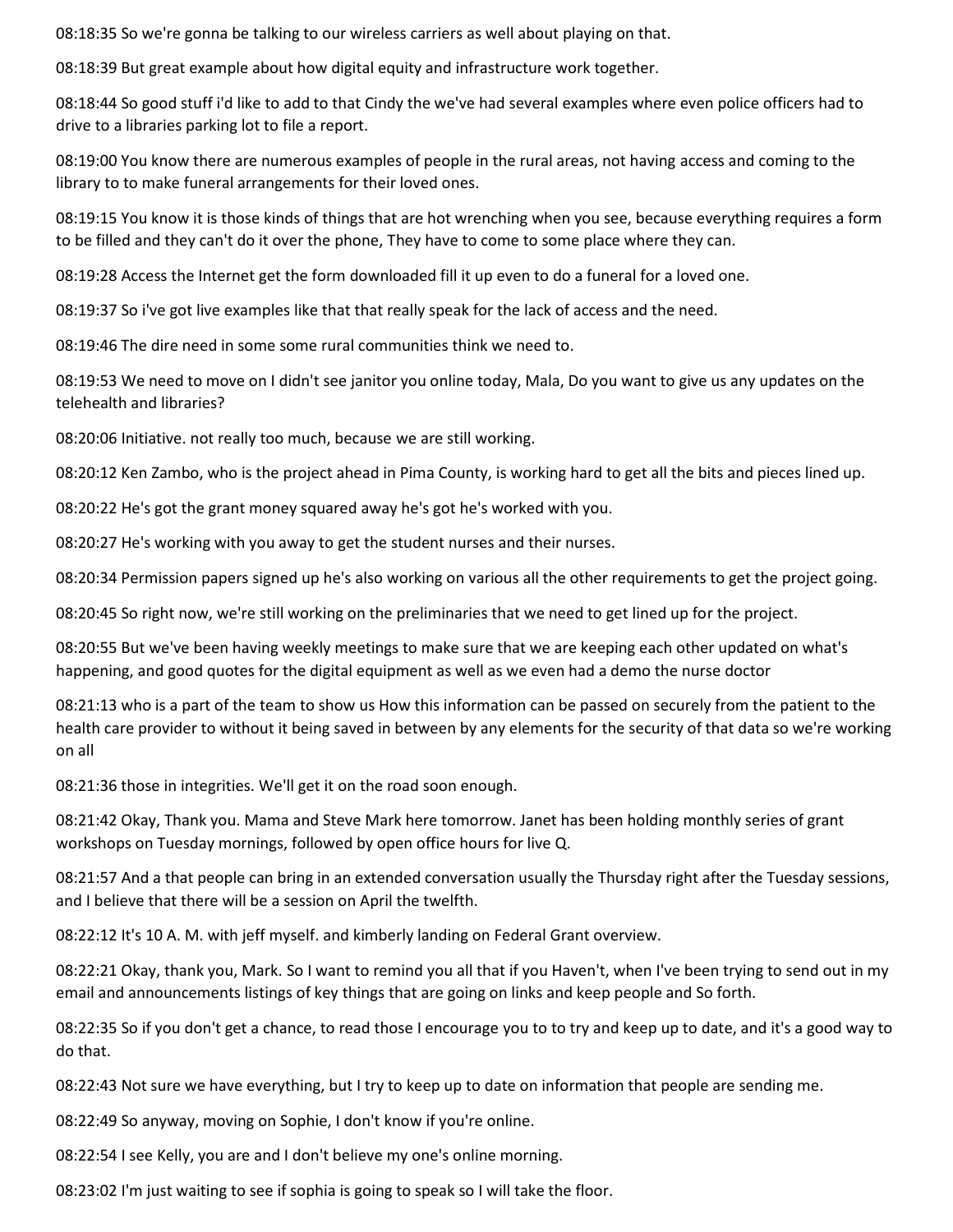08:23:07 Good morning. Everyone updates from just quickly. Tell people Yes, yes, I always forget to do that.

08:23:15 My name is Kelly Crucy. I work in the office of digital teaching and learning for the Arizona Department of Education.

08:23:22 It is a new office, and this week we are hoping on Wednesday to publish the data from an assessment that we did with the Leas in November and December.

08:23:33 So we sent this out to all of the local education agencies in the State, trying to collect information about their digital teaching and learning practices.

08:23:41 So we can identify gaps and help, be a resource and and leverage the States resources on behalf of the the schools in the State.

08:23:53 So we conducted this in November and December, and we have been putting together the the data, analyzing it and then pulling out from there the potential problems and potential solutions.

08:24:03 So we hope to publish that this wednesday and steve what I'd like to do is send links to you, and i'd be happy to talk about them in future meetings.

08:24:10 But we will publish a data, A dashboard on our website where people can look through all the information, all of the information that we pulled, and from the assessment is available and will be available as soon as we publish that so Steve i'll be in

08:24:24 contact with you, so I can help push that information out. I will also host some sessions where people can join for about a half an hour, just to inline like in a live session.

08:24:34 Get the information about the assessment and what we're doing moving forward.

08:24:37 Well, Charlie, you kind of took my next question is that certainly we'd be glad to help you, whether we have our own session or a session with you.

08:24:50 But brainstorming some solutions in additions to just getting a briefing on what the findings were.

08:24:56 Yes, that'd be great, because what we are really trying to do is focus on the Lea community and bring the the school communities together to discuss what they're doing, with what is working for them and sharing with one another what it is that

08:25:10 they're doing again to be successful when it comes to digital learning.

08:25:17 So would love to collaborate any way that we can, and have discussions and and brainstorm.

08:25:21 And so, Kelly, can you just remind me I know when you guys first started.

08:25:28 I wasn't clear about the you're mostly focused on the teaching and learning aspect versus the infrastructure side of my correct about that.

08:25:35 The infrastructure definitely plays into it and that's myelin's area, And so you know it through this assessment we are trying to collect data from the schools to determine you know Do they know how many students

08:25:48 which students do not have access to the Internet or digital learning.

08:25:54 And then from there, working with Myelin in his area to help bridge those gaps.

08:25:59 So thank you. Any questions questions for Kelly. This is Jeff.

08:26:05 I was just going to say the project. that myelin's working on is incredibly important for the State in general in particular to what we're doing with mapping.

08:26:14 So if you off working on that, I have no issue with him not being on the call, he's doing a great job. And we're looking forward to continuing collaborate with myelin and Kelly and the team at 88 Okay,

08:26:25 actually a ribbon cutting for final mile tomorrow.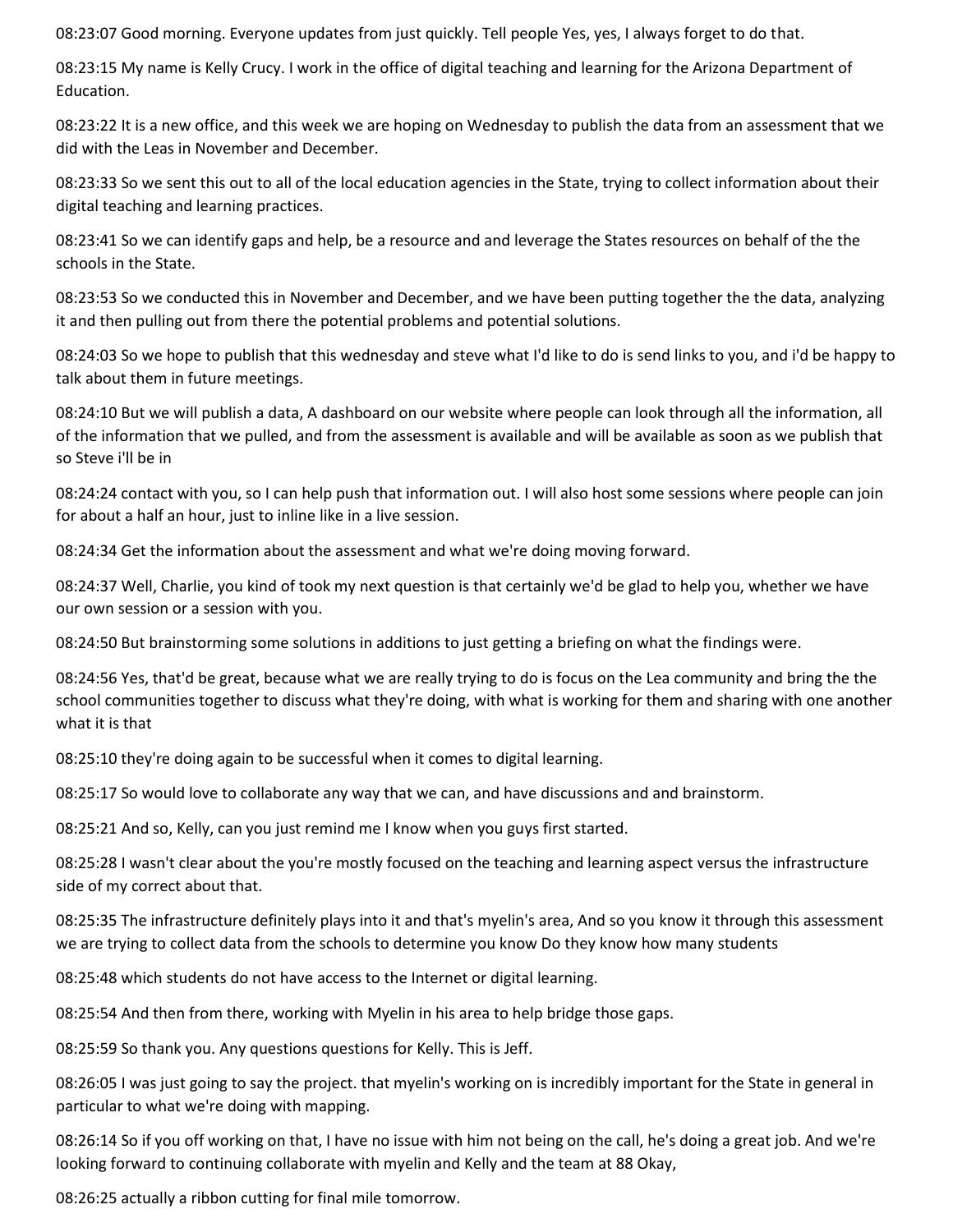08:26:28 So there's definitely some exciting things happening? There still I heard about that good deal.

08:26:35 How are you Hi, guys, that's my only announcement I know that there's a ribbon cutting for the final miles tomorrow.

08:26:39 So maybe if I see some pictures online i'll bring him here next week, I was gonna ask, is that gonna be online?

08:26:47 Or is that just face to face? I think it is just face to face like a like?

08:26:52 You've got some media coming and some fun students and parents coming to get together and celebrate that project.

08:26:59 But if I see some pictures I will bring you next week.

08:27:01 Okay, thank you, and I don't believe derek is here today.

08:27:08 And West. I don't believe you're online myelin's, not online.

08:27:13 Rory, are you online? not hearing that? Then I guess not.

08:27:21 So let's let's move on and any questions or comments. So drew Gardner.

08:27:31 I believe you're online, you want to tell us a little bit about common sense and some of the resources that you've created for particularly state planning.

08:27:44 Yeah, hi! everyone my name's drew i'm with common sense, and we're at the we work mainly with educators and parents to help children.

08:27:54 Family and teachers sort of grow up and navigate in the digital world.

08:28:00 Some of the things we've been working on recently are Well, we've been doing 2 projects that I think are relevant to this group.

08:28:09 One is really to the emergency connectivity fund which Mala talked about earlier, and the others related to the affordable connectivity program which everyone is talking about all the time for the affordable connectivity program.

08:28:24 I have been talking to some state program administrators particularly like Wick, the woman infant, and children component of a I forget Snap.

08:28:37 Maybe Anyway, it's a program that makes people eligible for the acp.

08:28:45 Some wick programs or other programs that confer acp eligibility are able to text their recipients.

08:28:54 Often these programs will text about like infant formula recalls and things of that nature.

08:29:02 In Oregon. I think it costs about 7 cents per text message, so it can be an expensive way to get the message out.

08:29:08 But we think, and i've written to the fcc about this on our recent comments.

08:29:14 That Federal funds, treasury bead, and this Fcc.

08:29:19 Grant program that's coming up that money could be used to pay the existing government programs to text their participants about the Acp.

08:29:30 And this would be a very good way to precisely target acp outreach to eligible participants.

08:29:38 Because those programs make their participants. eligible so if a state wick program, or if a state snap program or State Medicaid program has capacity to text, we think that's a fantastic way to do acp

08:29:52 outreach, and we're trying to work with states to do that now.

08:29:54 And we think Government Federal funds can support that one of the So in addition to getting funding, you also don't want to drive a whole bunch of traffic to the wick program administrators because they're already they're already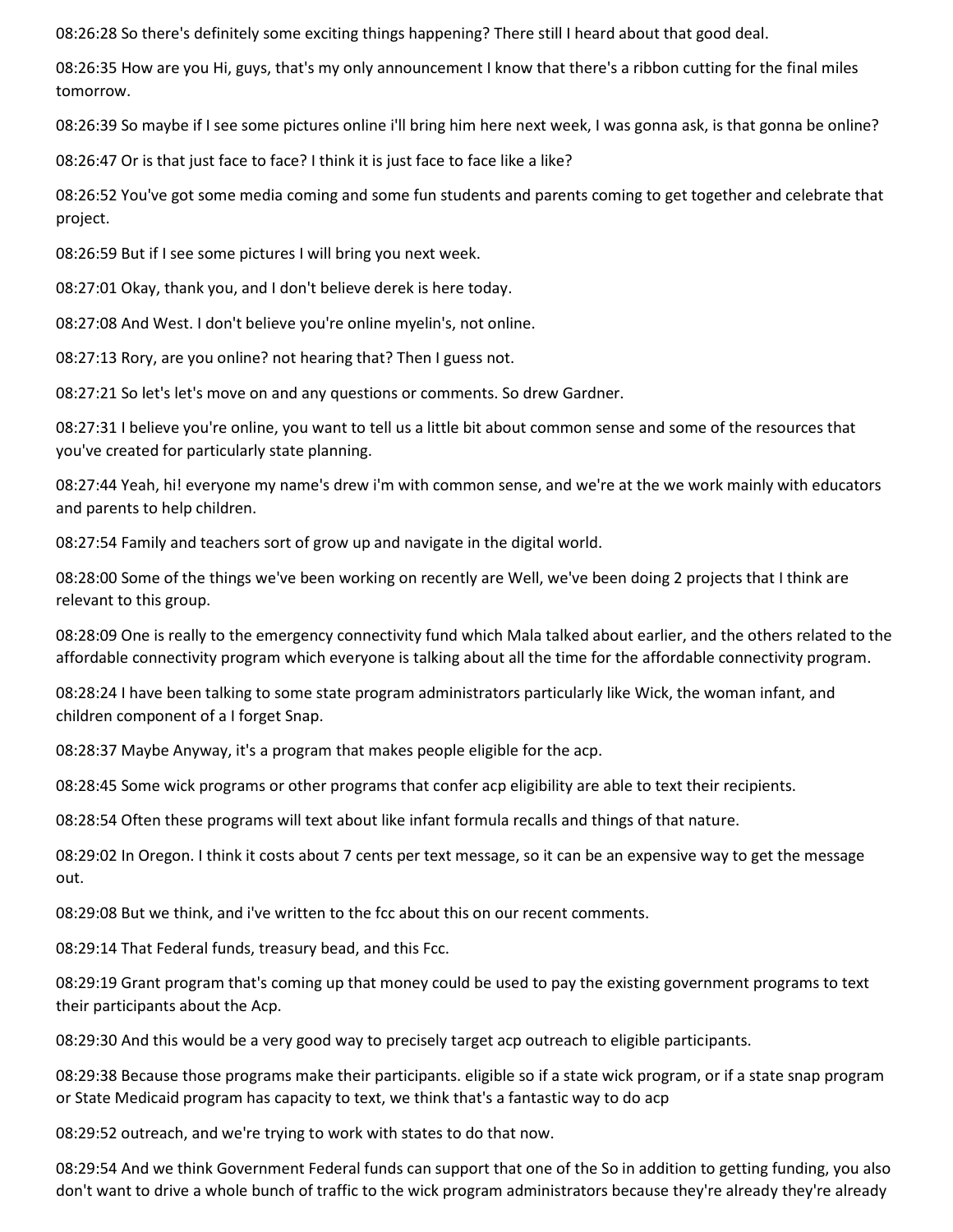08:30:06 strapped. So we want the state to have an existing landing page to sort of help all the participants sign up. So it doesn't fall to the with program administrators. That's one thing We've been

08:30:21 helping States talk about the other is That emergency connectivity fund which we talked about earlier in Arizona currently Mal already gave the Arizona has gotten 136 about \$1,000 136

08:30:39 \$100,000 in Grant funding and that's currently supporting 350,000 devices for students.

08:30:48 So this is so. The emergency connectivity program allows schools to give devices and connectivity, home Internet service or hotspots to students that those schools or libraries have identified as not having device or connectivity, So the school first has the

08:31:05 school or library for a sense to do a digital needs assessment to identify students or patrons that lack connectivity.

08:31:14 And then those schools can apply for a grant from the Sdc.

08:31:18 And use that money to bring devices and connectivity to those people.

08:31:22 Currently Arizona is using this program for 350,000 devices, 77,000 connections.

08:31:29 However, this is a emergency program. And when it runs out of funding those devices and connections well presumably go away or need another form of support.

08:31:43 That's a big concern of ours however, treasury money, feed money.

08:31:49 So that ntia, the recent Ii jet all the all the Federal money for the most part can be used to support these students.

08:31:59 So we're proposing to states that they should consider using their capital projects fund or their arpa money, state, and local, recover money or their bead money.

08:32:11 2 make their own version of the emergency Connectivity fund and improve on it.

08:32:16 To allow schools to hire or libraries to hire technology directors.

08:32:23 There are some states that are doing this sort of work already up in the northeast, and the examples escaping here right now.

08:32:33 But anyway, that's one thing that i'd love to talk more about. yes, mala, that's the correct number.

08:32:42 But anyway, those are 2 of our recent proposals we've been talking to States about and i'd love to talk more to anyone who's interested in hearing about these or we're also interviewing anyone who is interested in student ongo the

08:32:59 ongoing need for student connectivity we're doing a big interview project where we're going to take all this data about the emergency connectivity fund and present it nicely in a map to show each State how many students they're

08:33:12 connecting, and how many are at risk of losing connectivity when the program runs out.

08:33:17 So if you would like to talk about the ongoing importance of student connectivity, particularly on video, because we're gonna try to make a nice little video.

08:33:23 But we also just want good quotes. We want anything we can use to advocate for student connectivity.

08:33:29 Please reach out to d Garner at common sense dot org and i'd love to talk about it or connect with me here.

08:33:40 But that's my update for now steve so drew a couple of things.

08:33:45 I was a lame is not on the line, and so you just might just want to mention.

08:33:51 First of all, you just want to tell people about briefly about common sense, and who you guys are.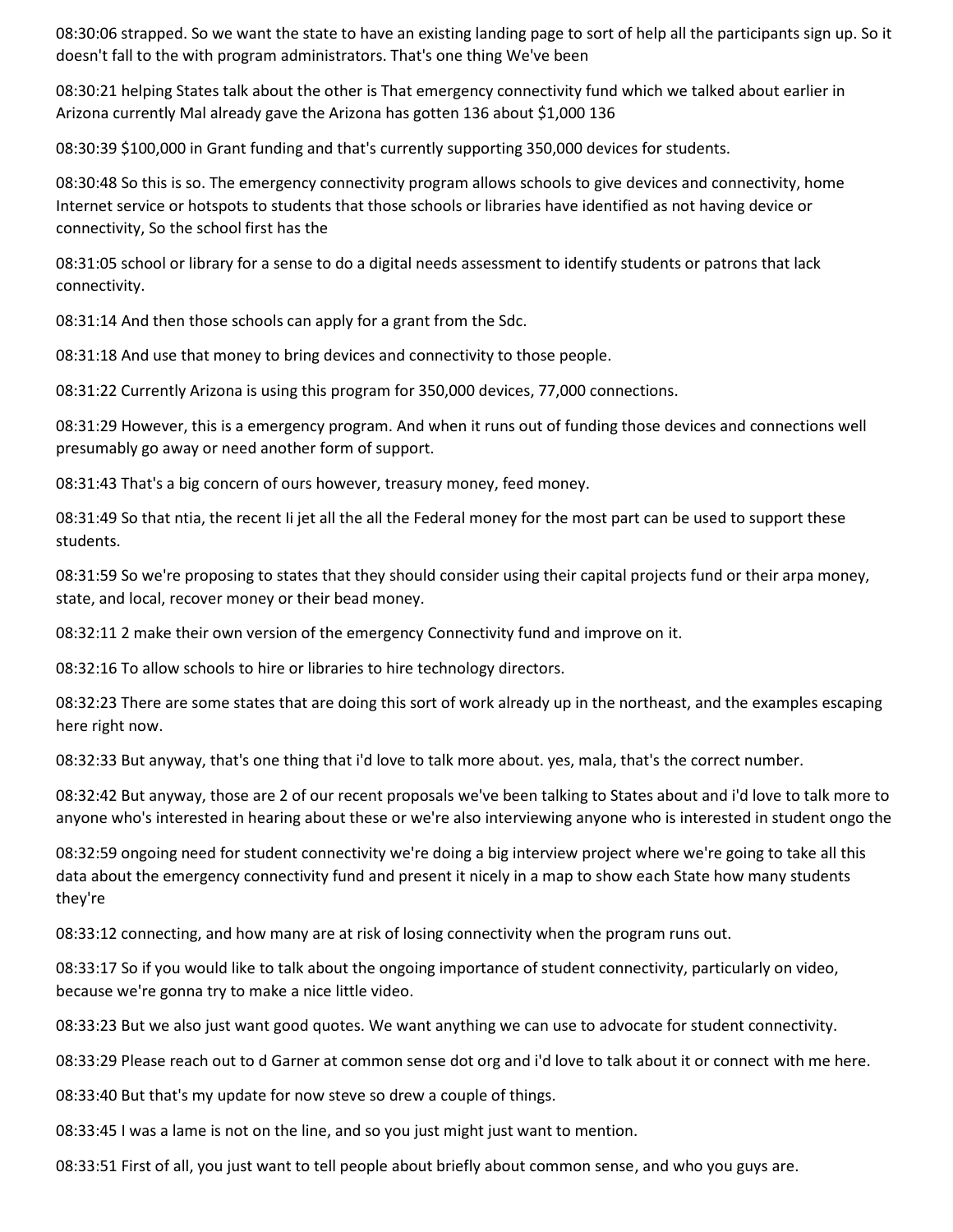08:33:56 And, secondly, is to put your contact information in the chat with.

08:34:03 And also, as I was saying in Elaine, is not online.

08:34:05 I believe, today, but she is the Arizona director of i'm not mistaken.

08:34:11 Yeah. Elaine Lowry she's our Arizona Director I'm based in Dc Elena is based in Arizona.

08:34:19 And yeah, common sense. I can put i'll put a link to our about us in the chat, too.

08:34:27 But we work, we. So we have a digital citizenship program which is our digital inclusion.

08:34:36 Training for students and teachers is a curriculum that It's used by 88% of title one schools.

08:34:42 So we have a really big footprint in the education community.

08:34:45 And we're also looking to use that footprint to get the word out about Acp because a lot of title, one school, any school that uses community eligibility that offers free and reduced lunch for their whole student

08:34:59 population. Any school that does that. every single one of their students is eligible for the Acp.

08:35:06 So we want to work with those schools to Say all of Your students can sign up for \$30 off their Internet bill.

08:35:15 It's pretty simple you know that they're eligible. just direct them to either our website or the Fcc's website. That's a good way to keep your students connected.

08:35:27 So we have a big footprint in education and that we also, if you're a parent, you might know about us from our ratings and reviews of children's media.

08:35:36 We like the parents guide to the Internet where if you want to know how violent a piece of media is, or if there's language that's in aappropriate or how adequate video game, is for

08:35:49 your student or your ch. We have a a ton of reviews for those media as well.

08:35:55 Those are educators, reviews, and then we also do research on media's, impact on students.

08:36:04 As well as we do a ton of stuff and i'm i'm trying to extemporize on it right now.

08:36:11 Steve anything i'm leaving off I don't think so Drew.

08:36:16 I think it's important for people to know that you guys do have a pretty significant national Yeah, footprint with a lot of access to resources.

08:36:27 Yes, and we we have some grant funding so we're looking to expand our capacity to help with broadband particularly digital equity.

08:36:35 I was messaging Cindy earlier. but we want to help States plan for the digital equity plans and for their infrastructure spending because we want to make sure that any connectivity that's built is going to support essential

08:36:50 uses like education. and at a reasonable cost so that's what we've been working with to help States. so that grant funding what is that for that's we just we're gonna we're currently deciding

08:37:06 how to use it. We might be doing some promotion of the Acp.

08:37:13 Or to hire additional staff to work directly with a few States to help them sort of understand the Federal funding and the technical specifications they need to meet in order to allow proper educational uses.

08:37:30 So that's that's one component right now of our grant our grant funding great it's true any questions for Drew, hey?

08:37:45 Hearing none. I think we're about out of time for today Does anybody have any another announcements?

08:37:52 Anything they want people to know about hearing none I guess we're done for today.